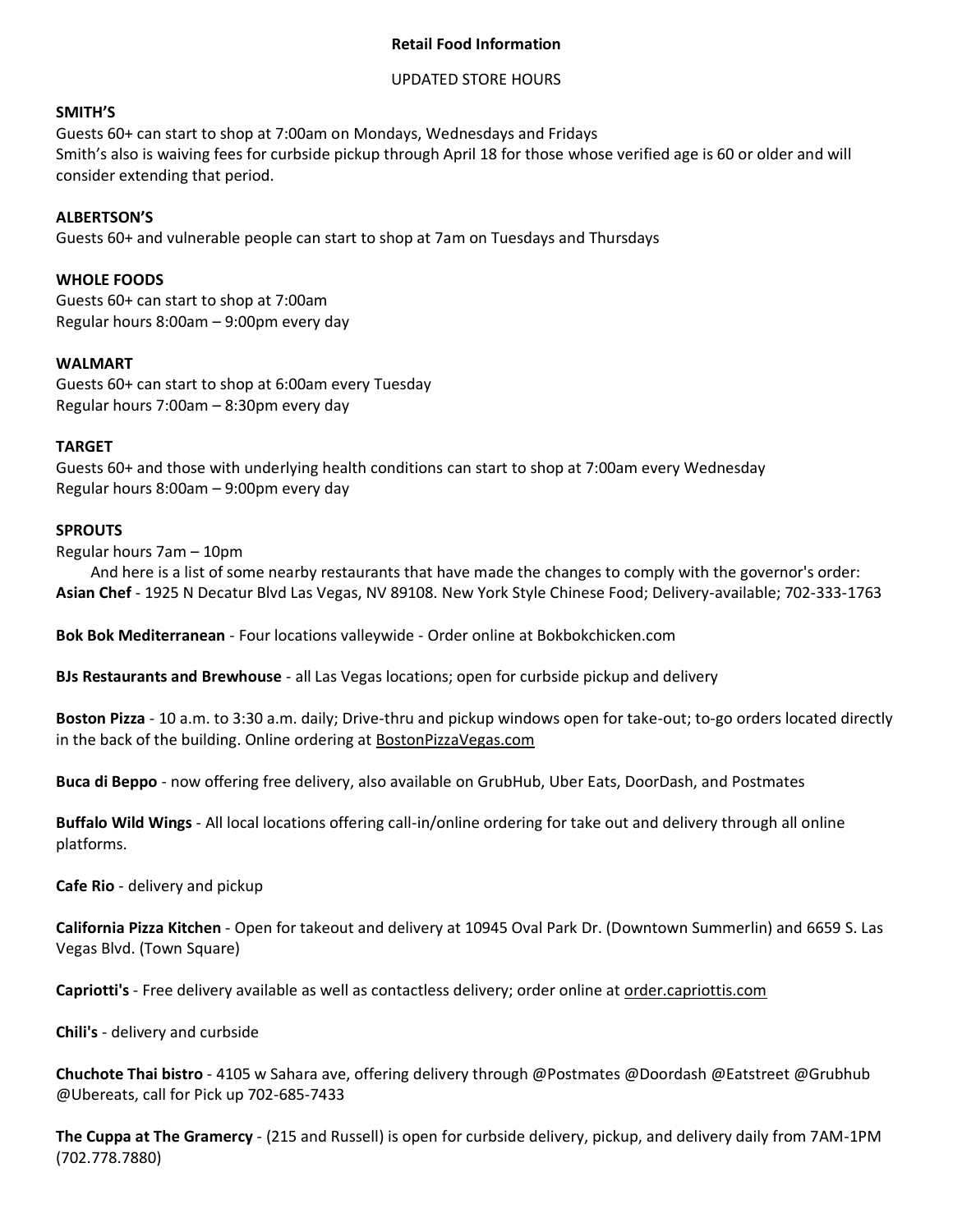**Dairy Queen** - 4438 N Rancho Dr and 2335 W Deer Springs Way. Drive-thrus open and also offering 50% off all in-stock cakes until Sunday night.

**DW Bistro at The Gramercy** (215 and Russell) is open for dinner takeout through Thursday, March 19, delivery (Postmates and Grubhub) and takeout (702.527.5200)

**[Egg Works & Egg and I](http://www.theeggworks.com/)** - All seven location opened daily from 9am-2pm; curbside delivery available

**El Burrito Mexican Restaurant** - 8508 Del Webb Blvd., take out orders and delivery within 10-mile area. Open from 11 am Monday through Saturday, noon on Sunday (702)255-1069

**El Dorado Cantina** - Delivery and curbside pickup; Sammy Davis Jr.: 702-722-2289; Tivoli Village: 702-333-1112

**[Famous Dave's](https://www.famousdaves.com/)** is offering free delivery on any purchase \$25 or more, using code: FREEDELIVERY at checkout online at [famousdaves.com/togo.](http://famousdaves.com/togo)

**Firehouse Subs** - Options for to-go meals, including counter service for takeout orders, on-line ordering system, call-in orders via phone, and where available, third-party delivery services and drive-thru services

**Five Guys Burgers & Fries** - (702) 786-6000 - Pick-up or free delivery when order placed through the Five Guys App or [delivery.fiveguys.com](http://delivery.fiveguys.com/) - Open 11am-10pm

**Grape Vine Café** - 7501 W Lake Mead Blvd #120 702-228-9463, curbside take out food and half off bottles of wine and we will also deliver free within a 5-mile radius for orders of \$50 or more that are pre-scheduled, Monday – Saturday 3pm-8pm.

**Great Link's Brewhouse & Grill** - 6010 W. Craig rd. ste #110, Call in for pick up or delivery 702-877-3647

**[Grimaldi's Pizzeria](https://www.grimaldispizzeria.com/)** - open for pick up/delivery (Door Dash, Uber Eats)

**Hash House A Go Go** 9 a.m. to 1 p.m. and again from 4 p.m. to 8 p.m., seven days a week- 6800 W. Sahara Ave 702-804- 4646 & 555 N. Stephanie St 702-898-4646, curbside pickup and delivery service through their trusted partners Postmates, DoorDash, UberEats, and GrubHub

**Jamms Restaurant** - 1029 S. Rainbow Blvd. 702-877-0749, open from 8am to 1pm seven (7) days a week for take out and curbside service, order via Grub Hub, Postmates and Doordash for restaurant to door delivery.

**[Jason's Deli](https://www.jasonsdeli.com/)** - All locations are open 10am - 8pm - Takeout, pick up and delivery

**Jimmy Johns** - Hours reduced to 7 p.m. closing time; delivery, drive-thru and curbside pickup/take-out options are available.

**[Joe's New York Pizza](https://joesnypizzalv.com/)** - Curbside pickup and delivery available at 3 locations - 4480 Paradise Road, 7580 S. Las Vegas Blvd., 10090 S. Eastern Ave.

**Lazy Dog Restaurant & Bar** - (702) 727-4784 - Order online for pick-up, curbside or free delivery on orders over \$25 at [lazydogrestaurants.com](http://lazydogrestaurants.com/) - Open 11am-8pm

**Lolas Summerlin and Lolas Downtown**: Dinners available curbside, 11-7pm

**Marie Callender's Restaurant** - 8175 W. Sahara Ave (at Cimarron) Las Vegas, NV 89117 702-341-0232 & 3081 N. Rainbow Blvd (near Cheyenne) Las Vegas, NV 89108 702-655-8200

**Mimi's Cafe** - delivery and pickup